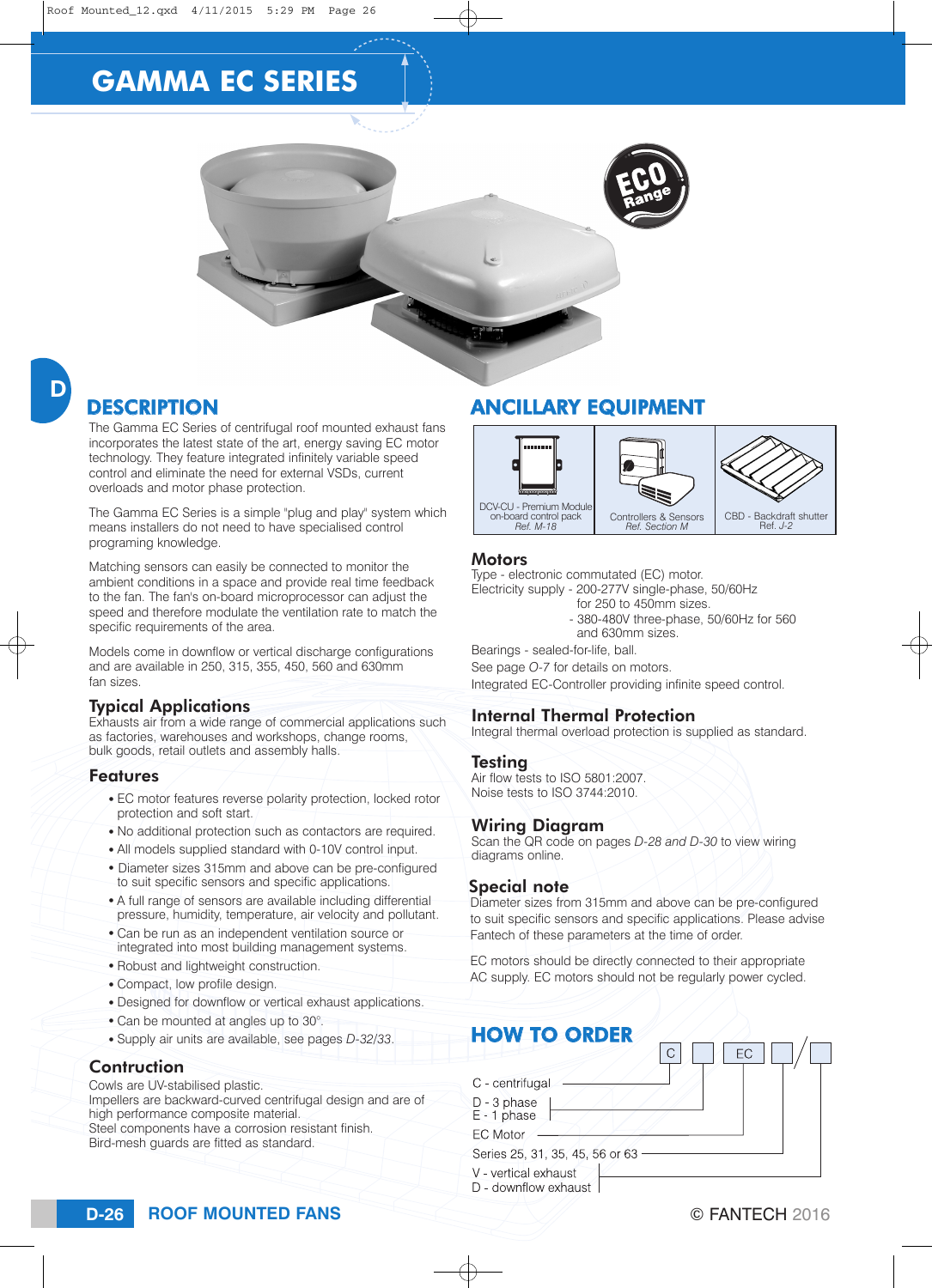D

## DIMENSION DRAWING



| <b>Model</b> | <b>CDEC.</b> , Dimensions, mm |     |    |      |          |     |     | App.<br>weight | App.<br>Vol. |
|--------------|-------------------------------|-----|----|------|----------|-----|-----|----------------|--------------|
| CEEC         | Ao.                           | Bп  | С  | DØ   | Eо       | F   | G   | kg             | m            |
| 25           | 260                           | 310 | 50 | 430  | 370      | 200 | 244 | 6              | 0.05         |
| 31           | 310                           | 410 | 75 | 500  | 575      | 330 | 334 | 11             | 0.13         |
| 35           | 400                           | 500 | 75 | 640  | 670      | 410 | 417 | 14             | 0.22         |
| 45           | 620                           | 720 | 75 | 908  | 890      | 530 | 540 | 28             | 0.52         |
| 56           | 620                           | 720 | 75 | 908  | 890      | 530 | 540 | 32             | 0.52         |
| 63           | 710                           | 810 | 75 | 1260 | 180<br>1 | 650 | 695 | 46             | 1.28         |

## BACKDRAFT DAMPER LOSSES



Refer to page *J-2* for more information on this product.

### Note:

If dampers are fitted the pressure loss through them must be added to the system resistance before selecting the fan.

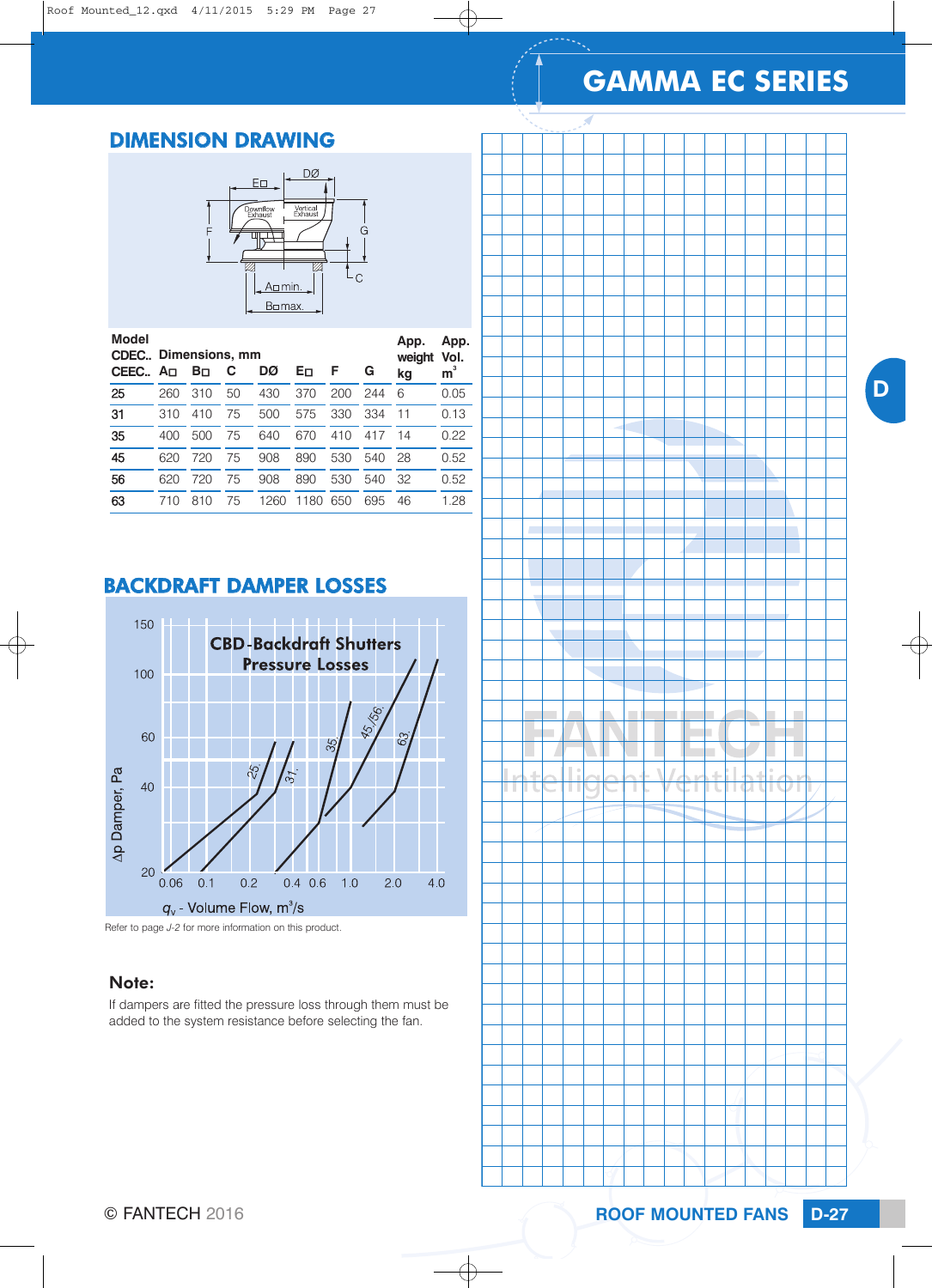TECHNICAL DATA



### SUGGESTED SPECIFICATION Downflow Exhaust Series

D

The roof ventilators shall be of the Gamma EC Series downflow exhaust type as designed and manufactured by Fantech Pty Ltd and be of the model numbers shown on the schedule/drawings.

Impellers shall be made from high performance composite material. They shall be backward-curved centrifugal design and driven by EC external rotor motors with integrated EC Controller and integral thermal overload protection. Diameter sizes from 315mm and above shall be pre-configured to suit the selected sensors and the required applications.

The cowls shall be of the downflow exhaust design and manufactured from UV-stabilised plastic. Steel components shall be corrosion protected.

All models shall be fully tested as a complete assembled unit to ISO5801:2007 for air flow and ISO 3744:2010 for noise.

**Model CDEC…D CEEC…D Percentage of full speed (%) \*Max. Fan Speed r/s Air flow @ 0Pa**   $m^3$ /s **Avg. dB(A) @ 3m kW Amps kW Amps 25**  100 55 0.44 60 0.21 1.50 - - 80 44 0.39 59 0.15 1.20 - - 60 33 0.29 53 0.07 0.50 - - 40 22 0.20 43 0.03 0.22 - - 20 11 0.11 26 0.01 0.10 - - **31**  100 34 0.80 61 0.30 1.90 - - 80 27 0.63 56 0.16 0.98 - - 60 20 0.48 49 0.07 0.49 - - 40 13 0.32 39 0.03 0.23 - - 20 7 0.16 22 0.01 0.12 - - **35**  100 27 0.82 56 0.28 1.70 - - 80 21 0.66 51 0.14 0.92 - - 60 16 0.48 44 0.06 0.45 - - 40 11 0.32 35 0.03 0.21 - - 20 5 0.16 19 0.01 0.13 - - **45**  100 24 1.48 60 0.60 2.90 - - 80 19 1.18 54 0.31 2.00 - - 60 14 0.89 47 0.14 0.89 - - 40 10 0.60 38 0.05 0.55 - - 20 5 0.30 21 0.02 0.34 - - **56**  100 21 2.77 62 - - 1.11 2.40 80 16 2.18 56 - - 0.58 1.30 60 12 1.63 49 - - 0.25 0.72 40 8 1.09 39 - - 0.09 0.38 20 4 0.53 23 - - 0.02 0.20 **63** 100 21 3.72 68 - - 1.85 4.00 80 16 2.93 62 - - 0.96 2.00 60 12 2.21 54 - - 0.47 1.00 40 8 1.48 44 - - 0.14 0.52 20 4 0.73 27 - - 0.04 0.25 **CEEC.. 1ph. CDEC.. 3ph**

The fan will maintain the set speed whether run on 50 or 60Hz supply.





*Scan the QR Code to view wiring diagrams or more information online.*

## **ROOF MOUNTED FANS D-28** © FANTECH 2016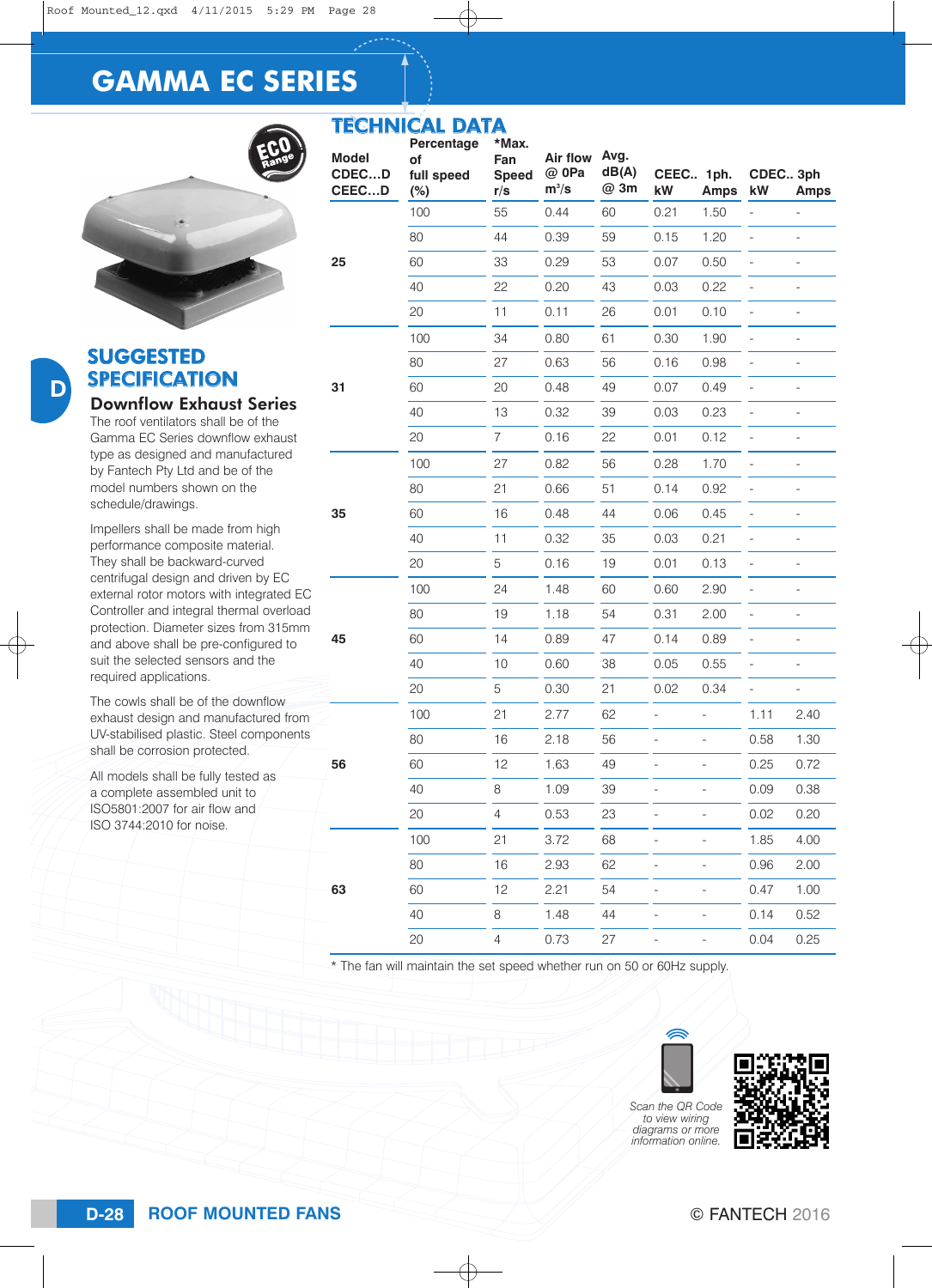D













© FANTECH 2016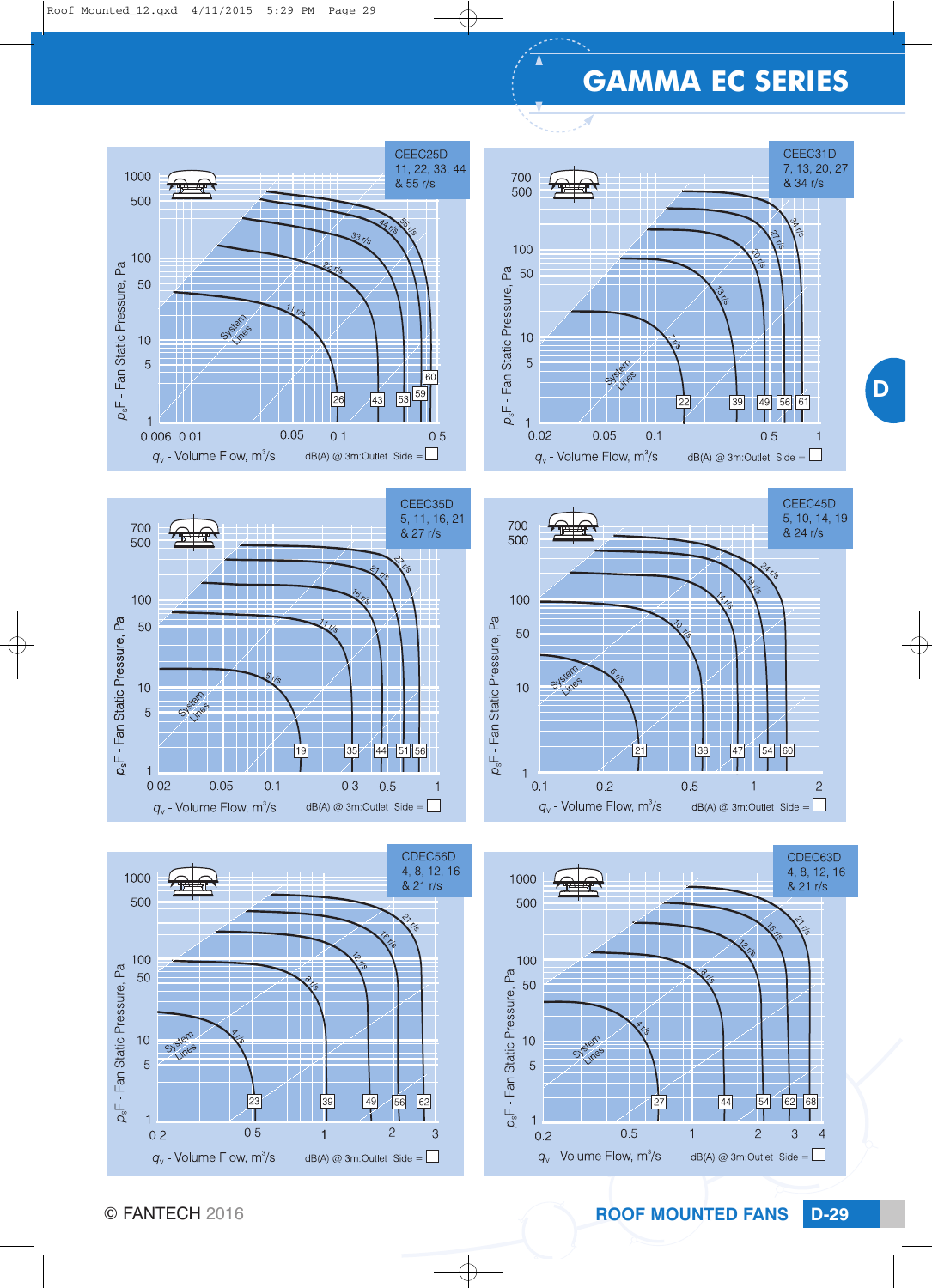

### SUGGESTED **SPECIFICATION** Vertical Exhaust Series

D

The roof ventilators shall be of the Gamma EC Series vertical exhaust type as designed and manufactured by Fantech Pty Ltd and be of the model numbers shown on the schedule/drawings.

Impellers shall be made from high performance composite material. They shall be backward-curved centrifugal design and driven by EC external rotor motors with integrated EC Controller and integral thermal overload protection. Diameter sizes from 315mm and above shall be pre-configured to suit the selected sensors and the required applications.

The windband shall be of the vertical exhaust design and manufactured from UV-stabilised plastic. Steel components shall be corrosion protected. All models shall be fully tested as

a complete assembled unit to ISO5801:2007 for air flow and ISO 3744:2010 for noise.

| e  | <b>Model</b><br>CDECV<br>CEECV | Percentage<br>of<br>full speed<br>(%) | *Max.<br>Fan<br><b>Speed</b><br>r/s | Air flow<br>@ 0Pa<br>$m^3/s$ | Avg.<br>dB(A)<br>@ 3m | CEEC 1ph.<br>kW | <b>Amps</b> | CDEC 3ph<br>kW               | Amps                     |
|----|--------------------------------|---------------------------------------|-------------------------------------|------------------------------|-----------------------|-----------------|-------------|------------------------------|--------------------------|
|    |                                | 100                                   | 55                                  | 0.42                         | 64                    | 0.22            | 1.65        | $\overline{a}$               |                          |
|    |                                | 80                                    | 44                                  | 0.37                         | 63                    | 0.15            | 1.20        | $\overline{\phantom{a}}$     | $\frac{1}{2}$            |
|    | 25                             | 60                                    | 33                                  | 0.28                         | 54                    | 0.07            | 0.55        | $\qquad \qquad -$            | $\qquad \qquad -$        |
|    |                                | 40                                    | 22                                  | 0.18                         | 45                    | 0.03            | 0.22        | $\overline{\phantom{a}}$     | $\overline{\phantom{0}}$ |
|    |                                | 20                                    | 11                                  | 0.10                         | 28                    | 0.01            | 0.12        | $\overline{\phantom{0}}$     | $\overline{a}$           |
|    |                                | 100                                   | 34                                  | 0.73                         | 62                    | 0.32            | 1.80        | $\qquad \qquad -$            | $\overline{\phantom{0}}$ |
|    |                                | 80                                    | 27                                  | 0.58                         | 56                    | 0.16            | 0.97        |                              |                          |
|    | 31                             | 60                                    | 20                                  | 0.42                         | 49                    | 0.08            | 0.48        | $\overline{a}$               |                          |
|    |                                | 40                                    | 13                                  | 0.29                         | 40                    | 0.03            | 0.22        |                              |                          |
|    |                                | 20                                    | $\overline{7}$                      | 0.14                         | 23                    | 0.01            | 0.12        | $\overline{a}$               |                          |
| J  |                                | 100                                   | 27                                  | 0.76                         | 56                    | 0.26            | 1.50        | $\overline{a}$               |                          |
|    |                                | 80                                    | 21                                  | 0.61                         | 50                    | 0.13            | 0.82        | $\overline{a}$               |                          |
|    | 35                             | 60                                    | 16                                  | 0.46                         | 44                    | 0.07            | 0.42        |                              | -                        |
|    |                                | 40                                    | 11                                  | 0.30                         | 34                    | 0.03            | 0.20        |                              |                          |
|    |                                | 20                                    | 5                                   | 0.15                         | 18                    | 0.01            | 0.12        | $\qquad \qquad \blacksquare$ | $\overline{a}$           |
|    |                                | 100                                   | 24                                  | 1.38                         | 56                    | 0.59            | 2.90        |                              | $\overline{\phantom{0}}$ |
|    |                                | 80                                    | 19                                  | 1.11                         | 51                    | 0.31            | 1.90        | $\overline{a}$               | $\overline{\phantom{0}}$ |
|    | 45                             | 60                                    | 14                                  | 0.82                         | 45                    | 0.15            | 0.85        | $\qquad \qquad -$            | -                        |
|    |                                | 40                                    | 10                                  | 0.55                         | 36                    | 0.05            | 0.56        | $\qquad \qquad -$            | $\overline{\phantom{0}}$ |
|    |                                | 20                                    | 5                                   | 0.27                         | 21                    | 0.15            | 0.34        | $\overline{\phantom{0}}$     |                          |
| al |                                | 100                                   | 21                                  | 2.40                         | 64                    |                 |             | 1.28                         | 2.30                     |
|    |                                | 80                                    | 16                                  | 1.89                         | 58                    |                 |             | 0.65                         | 1.30                     |
|    | 56                             | 60                                    | 12                                  | 1.42                         | 51                    |                 |             | 0.29                         | 0.71                     |
|    |                                | 40                                    | 8                                   | 0.94                         | 41                    |                 |             | 0.10                         | 0.36                     |
|    |                                | 20                                    | $\overline{4}$                      | 0.47                         | 24                    |                 |             | 0.02                         | 0.20                     |
|    |                                | 100                                   | 21                                  | 3.47                         | 67                    |                 |             | 1.94                         | 3.90                     |
|    |                                | 80                                    | 16                                  | 2.75                         | 61                    |                 |             | 0.96                         | 2.00                     |
|    | 63                             | 60                                    | 12                                  | 2.05                         | 55                    |                 |             | 0.44                         | 1.00                     |
|    |                                | 40                                    | 8                                   | 1.39                         | 45                    |                 |             | 0.14                         | 0.51                     |
|    |                                | 20                                    | $\overline{4}$                      | 0.63                         | 28                    |                 |             | 0.04                         | 0.24                     |

\* The fan will maintain the set speed whether run on 50 or 60Hz supply.





*Scan the QR Code to view wiring diagrams or more information online.*